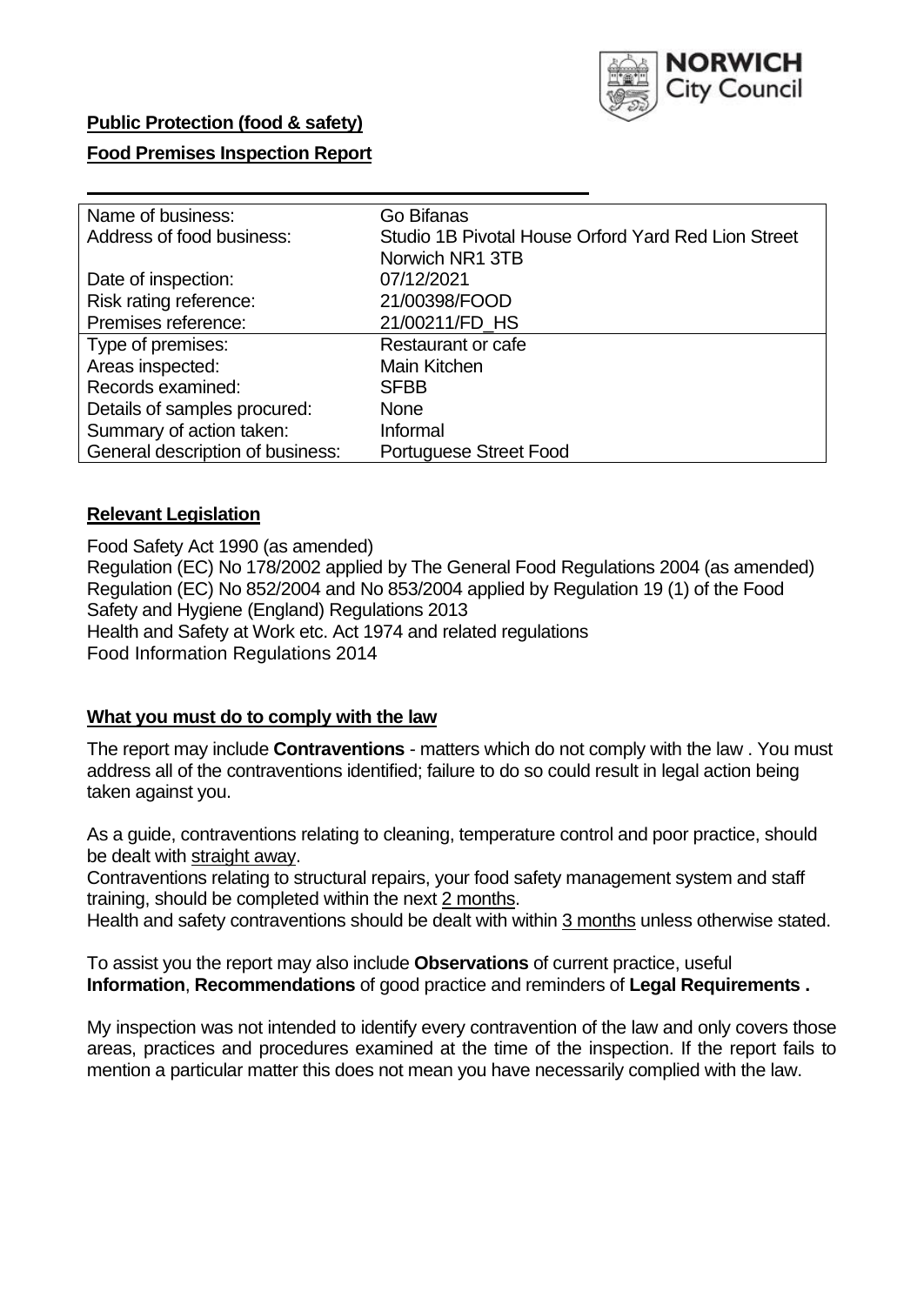# **FOOD SAFETY**

### **How we calculate your Food Hygiene Rating:**

 The food safety section has been divided into the three areas which you are scored against for the hygiene rating: 1. food hygiene and safety procedures, 2. structural requirements and 3. confidence in management/control procedures. Each section begins with a summary of what was observed and the score you have been given. Details of how these scores combine to produce your overall food hygiene rating are shown in the table.

| <b>Compliance Area</b>                     |          |    |                 | <b>You Score</b> |                |    |           |    |                |  |  |
|--------------------------------------------|----------|----|-----------------|------------------|----------------|----|-----------|----|----------------|--|--|
| Food Hygiene and Safety                    |          |    |                 | 0                | 5              | 10 | 15        | 20 | 25             |  |  |
| <b>Structure and Cleaning</b>              |          |    |                 | $\Omega$         | 5              | 10 | 15        | 20 | 25             |  |  |
| Confidence in management & control systems |          |    | $\Omega$        | 5                | 10             | 15 | 20        | 30 |                |  |  |
|                                            |          |    |                 |                  |                |    |           |    |                |  |  |
| <b>Your Total score</b>                    | $0 - 15$ | 20 | $25 - 30$       |                  | $35 - 40$      |    | $45 - 50$ |    | > 50           |  |  |
| <b>Your Worst score</b>                    | 5        | 10 | 10 <sup>°</sup> |                  | 15             |    | 20        |    | $\blacksquare$ |  |  |
|                                            |          |    |                 |                  |                |    |           |    |                |  |  |
| <b>Your Rating is</b>                      | 5        |    |                 | 3                | $\overline{2}$ |    |           |    | $\Omega$       |  |  |

Your Food Hygiene Rating is 4 - a good standard



## **1. Food Hygiene and Safety**

 with legal requirements. You have safe food handling practices and procedures and all the Food hygiene standards are high. You demonstrated a very good standard of compliance necessary control measures to prevent cross-contamination are in place. Some minor contraventions require your attention. **(Score 5)** 

### Contamination risks

**Contravention** The following exposed ready-to-eat food and or its packaging to the risk of cross-contamination with foodborne bacteria from raw meat or unwashed fruits and vegetables:

- cucumber in the fridge • raw foods i.e pork was being stored next to ready-to-eat foods i.e prepared
- towel dispenser stored above where open food is stored

#### Hand-washing

**Recommendation** I recommend that the towel dispenser is moved to avoid water from wet hands dripping onto food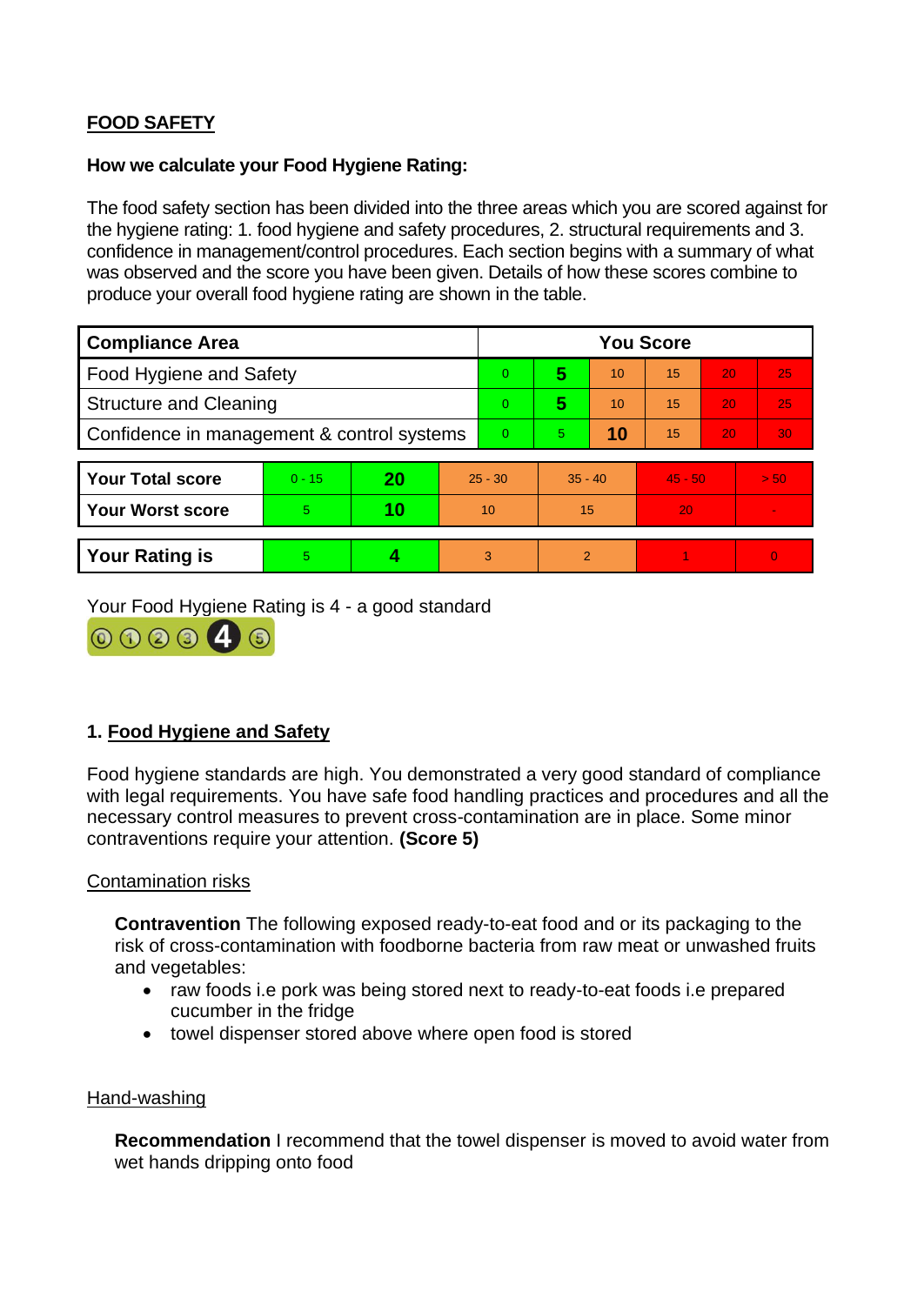### Personal Hygiene

 made difficult for food handlers to maintain sufficiently high standards of personal **Contravention** The following are examples of poor personal hygiene or where it was cleanliness:

- food handlers were wearing jewellery
- food handlers were wearing watches
- protective clothing not changed after preparing raw meat

### Temperature Control

**Recommendation** it is a government recommendation that eggs are stored in the fridge

### Unfit food

 **Contravention** Cooked rice was being kept for longer than 24 hours. Cooked rice must be refrigerated to below 8°C and used or thrown away after 24 hours.

**Recommendation** You should have a system to identify when open or prepared foods need to be used by or discarded, to ensure the food is fit for consumption. I recommend you apply labels which give a date that is 2 days after the day of production e.g. if food is opened on Monday it should be used by the end of Wednesday (an exception is rice which should not be kept longer than 24 hours)

### **2. Structure and Cleaning**

 The structure facilities and standard of cleaning and maintenance are all of a good standard and only minor repairs and/or improvements are required. Pest control and waste disposal provisions are adequate. The minor contraventions require your attention. **(Score 5)** 

#### Cleaning of Structure

**Contravention** The following items were dirty and require more frequent and thorough cleaning:

• flooring underneath equipment

 **Observation** The kitchen had been well maintained and the standard of cleaning was good.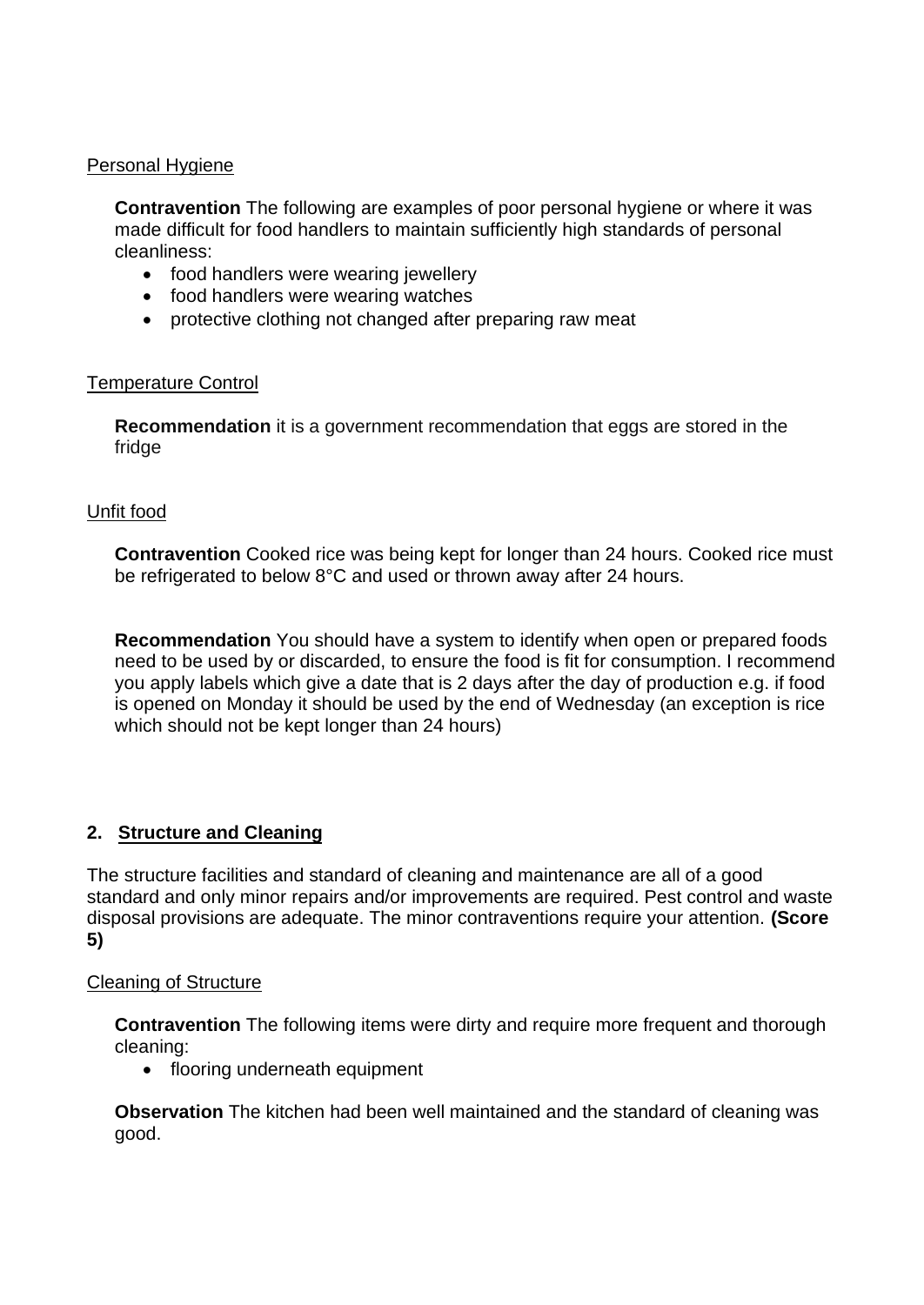## Cleaning of Equipment and Food Contact Surfaces

**Contravention** The following items are dirty and must be cleaned:

- fridge and freezer seals
- filters to extraction canopy

### **Maintenance**

**Contravention** The following had not been suitably maintained and must be repaired or replaced:

• pitted holes to wall

## **3. Confidence in Management**

 There are generally satisfactory food safety controls in place although there is evidence of some non-compliance with the law. The contraventions require your attention; although not critical to food safety they may become so if not addressed. **(Score 10)** 

### The Scope of your Food Safety Management System

 use does not cover some of the higher risk catering you are doing. You need to **Contravention** The Safer Food Better Business food safety management system you supplement the pack with additional HACCP based safe methods to cover all the types of catering you are carrying out.

- sous-vide
- vac packing

### Food Hazard Identification and Control

**Contravention** You have not identified these food hazards or the methods of control at critical points in your operation:

- bacteria surviving in cooked food
- cross-contamination
- methods of control at critical points

### Proving Your Arrangements are Working Well

**Contravention** You are not working to the following safe methods in your SFBB pack:

- cross contamination/ physical or chemical contamination
- daily diary
- 4-weekly checks
- cleaning schedule